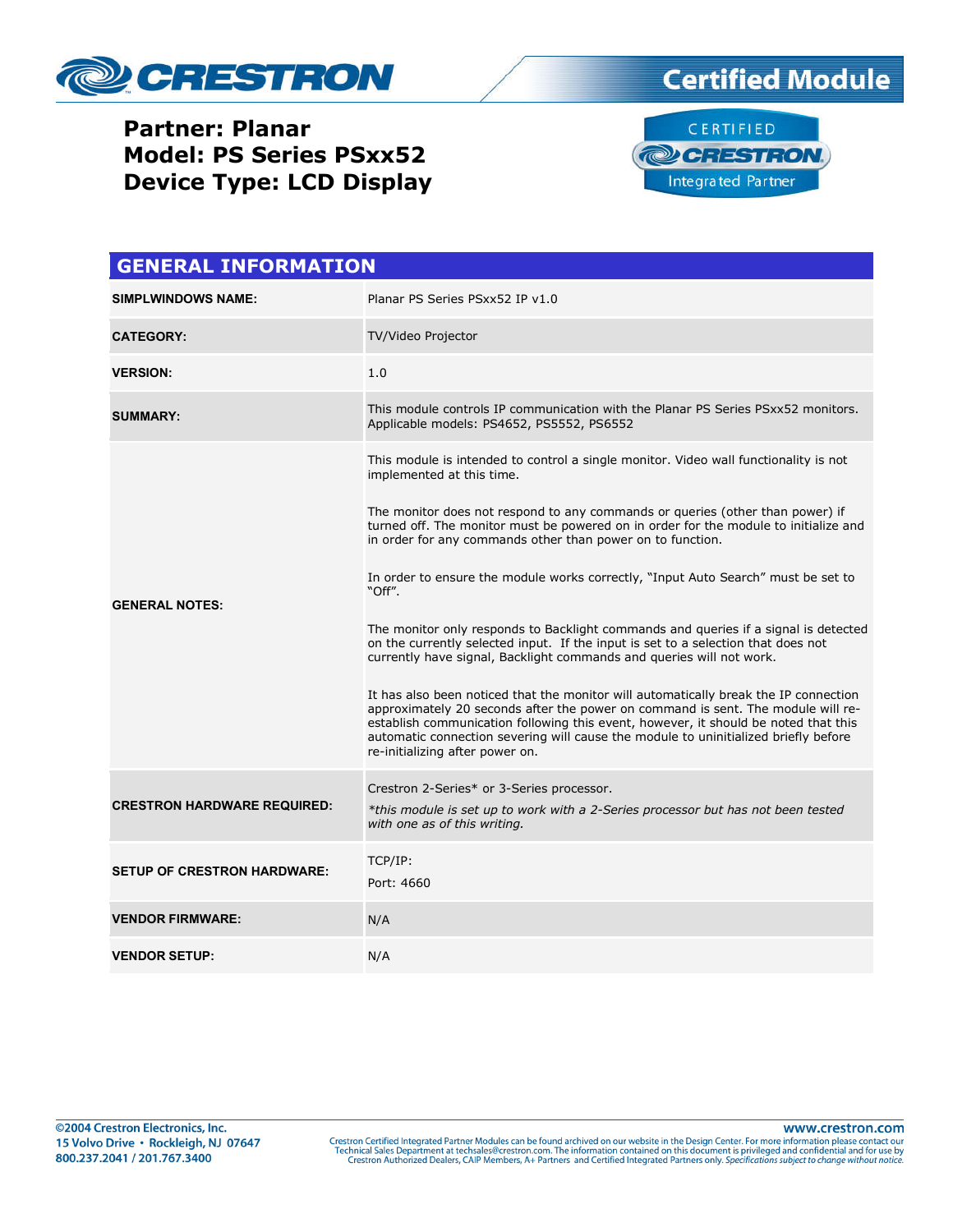

## **Partner: Planar Model: PS Series PSxx52 Device Type: LCD Display**



| <b>PARAMETER:</b>          |                                                                                  |
|----------------------------|----------------------------------------------------------------------------------|
| <b>Monitor ID</b>          | Setting to indicate the Monitor ID that has been set for the device.             |
| <b>Volume Step Size</b>    | Setting to indicate the single step amount to increment/decrement the volume.    |
| <b>Backlight Step Size</b> | Setting to indicate the single step amount to increment/decrement the backlight. |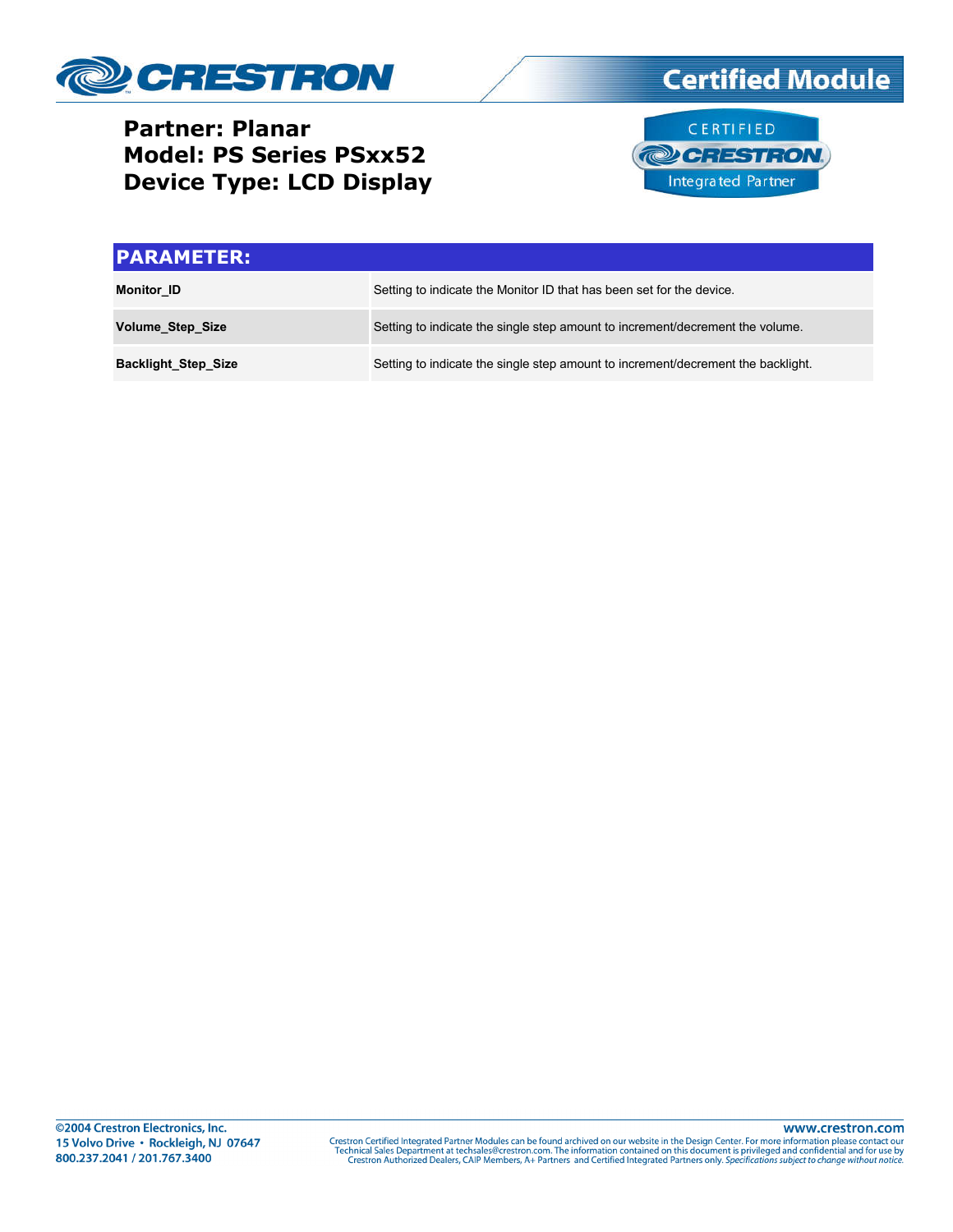

### **Partner: Planar Model: PS Series PSxx52 Device Type: LCD Display**





| <b>CONTROL:</b>        |   |                                                                                                                                                                                                                                           |
|------------------------|---|-------------------------------------------------------------------------------------------------------------------------------------------------------------------------------------------------------------------------------------------|
| <b>Reinitialize</b>    | D | Pulse to re-establish communication with the monitor. Pulsing this signal is the<br>equivalent of pulsing Disconnect followed by Connect.                                                                                                 |
| Power On               | D | Pulse to turn on the monitor.                                                                                                                                                                                                             |
| Power Off              | D | Pulse to turn off the monitor.                                                                                                                                                                                                            |
| Power Toggle           | D | Pulse to toggle the power status of the monitor.                                                                                                                                                                                          |
| Volume Up              | D | Pulse to raise the volume of the monitor by 1 step. Hold to raise the volume of the<br>monitor in 1 step increments until released. The volume will be raised by the<br>amount assigned to the parameter "Volume Step Size".              |
| Volume_Down            | D | Pulse to lower the volume of the monitor by 1 step. Hold to lower the volume of the<br>monitor in 1 step increments until released. The volume will be lowered by the<br>amount assigned to the parameter "Volume Step Size".             |
| <b>Volume Set</b>      | A | Set the volume level of the monitor.                                                                                                                                                                                                      |
| Volume Mute On         | D | Pulse to mute the volume of the monitor.                                                                                                                                                                                                  |
| <b>Volume Mute Off</b> | D | Pulse to unmute the volume of the monitor.                                                                                                                                                                                                |
| Volume_Mute_Toggle     | D | Pulse to toggle the volume mute status of the monitor.                                                                                                                                                                                    |
| Backlight_Up           | D | Pulse to raise the backlight of the monitor by 1 step. Hold to raise the backlight of<br>the monitor in 1 step increments until released. The backlight will be raised by the<br>amount assigned to the parameter "Backlight Step Size".  |
| <b>Backlight Down</b>  | D | Pulse to lower the backlight of the monitor by 1 step. Hold to lower the backlight of<br>the monitor in 1 step increments until released. The backlight will be lowered by the<br>amount assigned to the parameter "Backlight Step Size". |
| <b>Backlight Set</b>   | A | Set the backlight level of the monitor.                                                                                                                                                                                                   |

www.crestron.com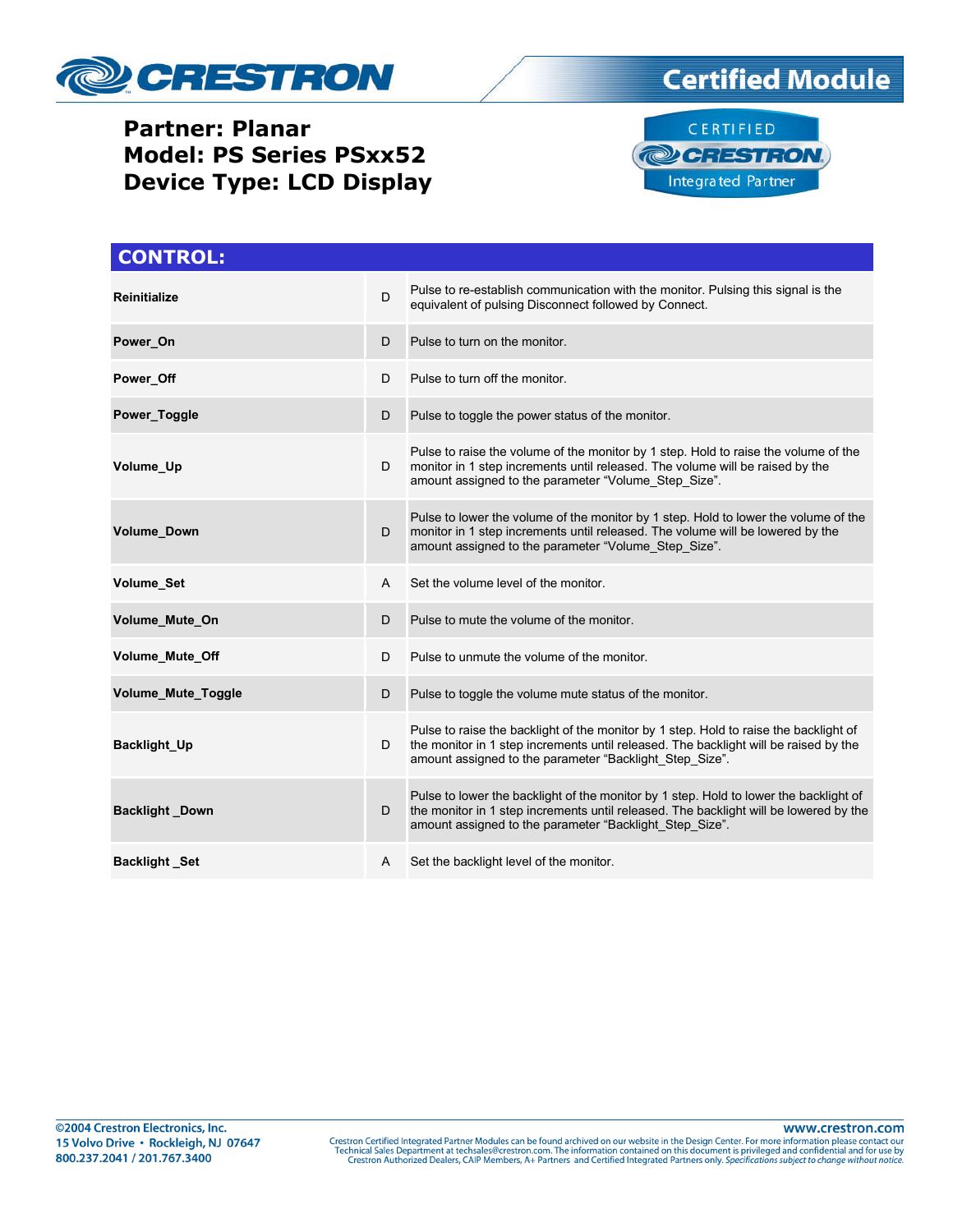

### **Partner: Planar Model: PS Series PSxx52 Device Type: LCD Display**



| <b>CONTROL</b> continued:      |   |                                                                                                                                                                                                                                                                 |  |  |
|--------------------------------|---|-----------------------------------------------------------------------------------------------------------------------------------------------------------------------------------------------------------------------------------------------------------------|--|--|
| Video Input [X]                | D | Pulse to switch the current video input on the monitor to [X].                                                                                                                                                                                                  |  |  |
| Video Input Cycle              | D | Pulse to cycle to the next video input of the monitor.                                                                                                                                                                                                          |  |  |
| Audio_Input_[X]                | D | Pulse to switch the current audio input on the monitor to [X].                                                                                                                                                                                                  |  |  |
| Speaker_[X]                    | D | Pulse to set the monitor Speaker to [X].                                                                                                                                                                                                                        |  |  |
| Speaker Cycle                  | D | Pulse to cycle to the next speaker of the monitor.                                                                                                                                                                                                              |  |  |
| Poll Enable                    | D | Latch high to enable polling the monitor for the status of all relevant attributes.<br>Unlatch to turn off polling.<br>Note: the monitor does not provide unsolicited feedback. Enabling polling is highly<br>recommended for accurate and up-to-date feedback. |  |  |
| {{TCP/IP Client >> Connect-F}} | D | Digital signal to be routed from the TCP/IP client symbols Connect-F signal.                                                                                                                                                                                    |  |  |
| {{TCP/IP_Client_>>_status}}    | A | Analog signal to be routed from the TCP/IP client symbols status signal.                                                                                                                                                                                        |  |  |
| ${TCP/IP}$ Client >> RX\$}}    | S | Serial signal to be routed from the TCP/IP client symbols RX\$ signal.                                                                                                                                                                                          |  |  |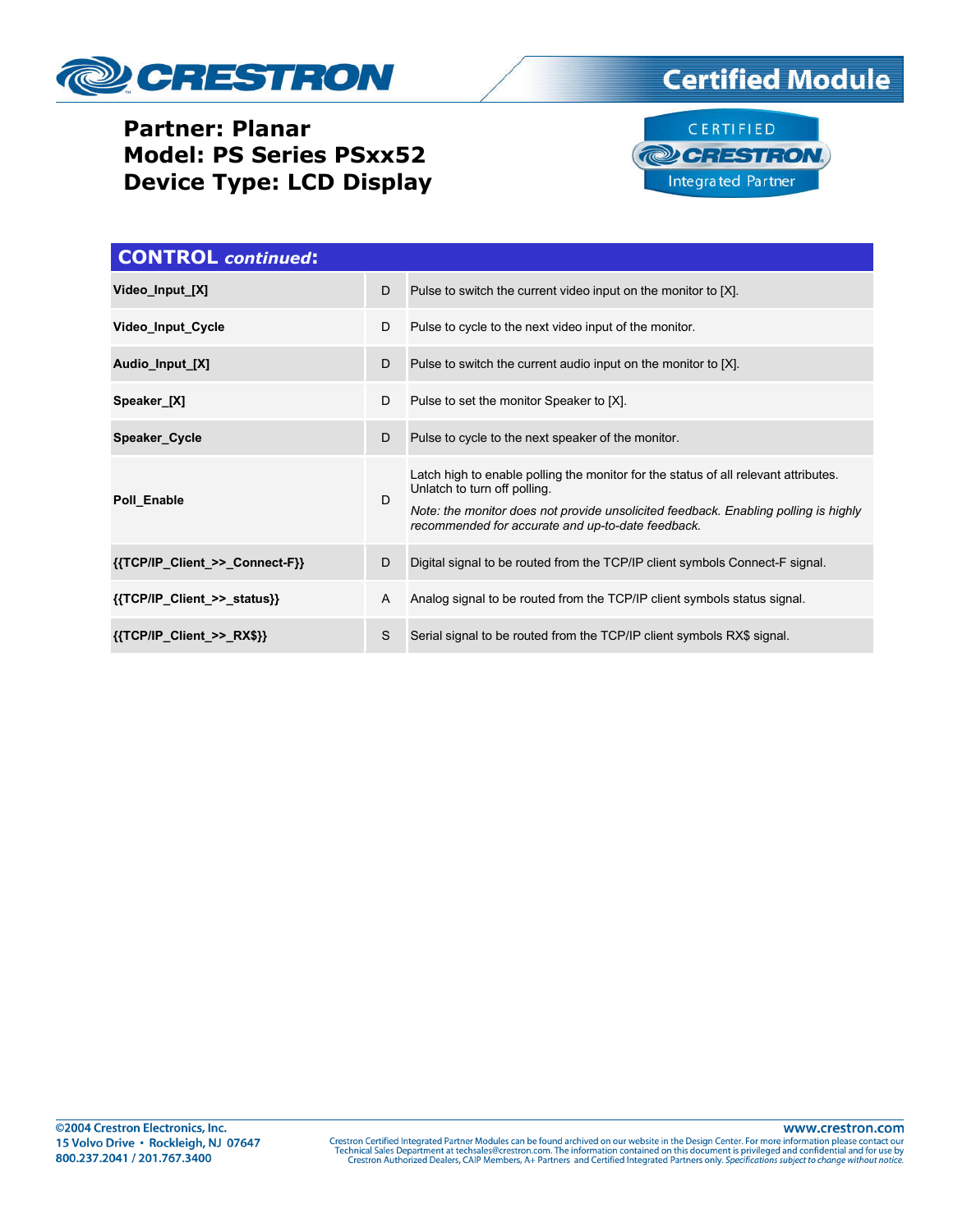

## **Partner: Planar Model: PS Series PSxx52 Device Type: LCD Display**





| <b>FEEDBACK:</b>                          |   |                                                                                                                                                                                                                                                                                        |
|-------------------------------------------|---|----------------------------------------------------------------------------------------------------------------------------------------------------------------------------------------------------------------------------------------------------------------------------------------|
| <b>Is Communicating</b>                   | D | High to indicate that communication has been established with the device. Once<br>communication has been established, the module will attempt to initialize<br>automatically once the monitor is powered on.                                                                           |
| Is Initialized                            | D | High to indicate that the module's internal state variables are now synced with the<br>device's current state.<br>Note: Outgoing commands (other than power) will not be sent to the monitor until<br>the module is initialized. However, heartbeat commands will continue to be sent. |
| Power_Is_On                               | D | High to indicate the monitor is currently on.                                                                                                                                                                                                                                          |
| Volume Level                              | A | Value indicating the current volume level of the monitor.                                                                                                                                                                                                                              |
| Volume_Is_Muted                           | D | High to indicate the volume of the monitor is currently muted.                                                                                                                                                                                                                         |
| <b>Backlight_Level</b>                    | Α | Value indicating the current backlight level of the monitor.                                                                                                                                                                                                                           |
| Video_Input_Is_[X]                        | D | High to indicate the current video input of the monitor is set to [X].                                                                                                                                                                                                                 |
| Audio_Input_Is_[X]                        | D | High to indicate the current audio input of the monitor is set to [X].                                                                                                                                                                                                                 |
| Speaker_Is_[X]                            | D | High to indicate the current Speaker of the monitor is set to [X].                                                                                                                                                                                                                     |
| Polling_Is_Enabled                        | D | High to indicate the module is currently set to poll for device status.                                                                                                                                                                                                                |
| <b>Connect-F</b>                          | D | High to indicate the TCP/IP client is connected. This signal is effectively a mirror of<br>the Connect-F signal on the TCP/IP client. It is recommended that this signal be<br>commented out in your program.                                                                          |
| status                                    | A | Value indicating the TCP/IP client connection status. This signal is effectively a<br>mirror of the status signal on the TCP/IP client. It is recommended that this signal<br>be commented out in your program.                                                                        |
| {{Connect_>>_TCP/IP_Client}}              | D | High to indicate the module is ready to connect to the device. This signal should be<br>routed to the TCP/IP Client symbols Connect signal.                                                                                                                                            |
| $\{ \text{TX$} > \text{TCP/IP Client} \}$ | S | Serial signal to be routed to the TCP/IP client symbols TX\$ signal.                                                                                                                                                                                                                   |

www.crestron.com